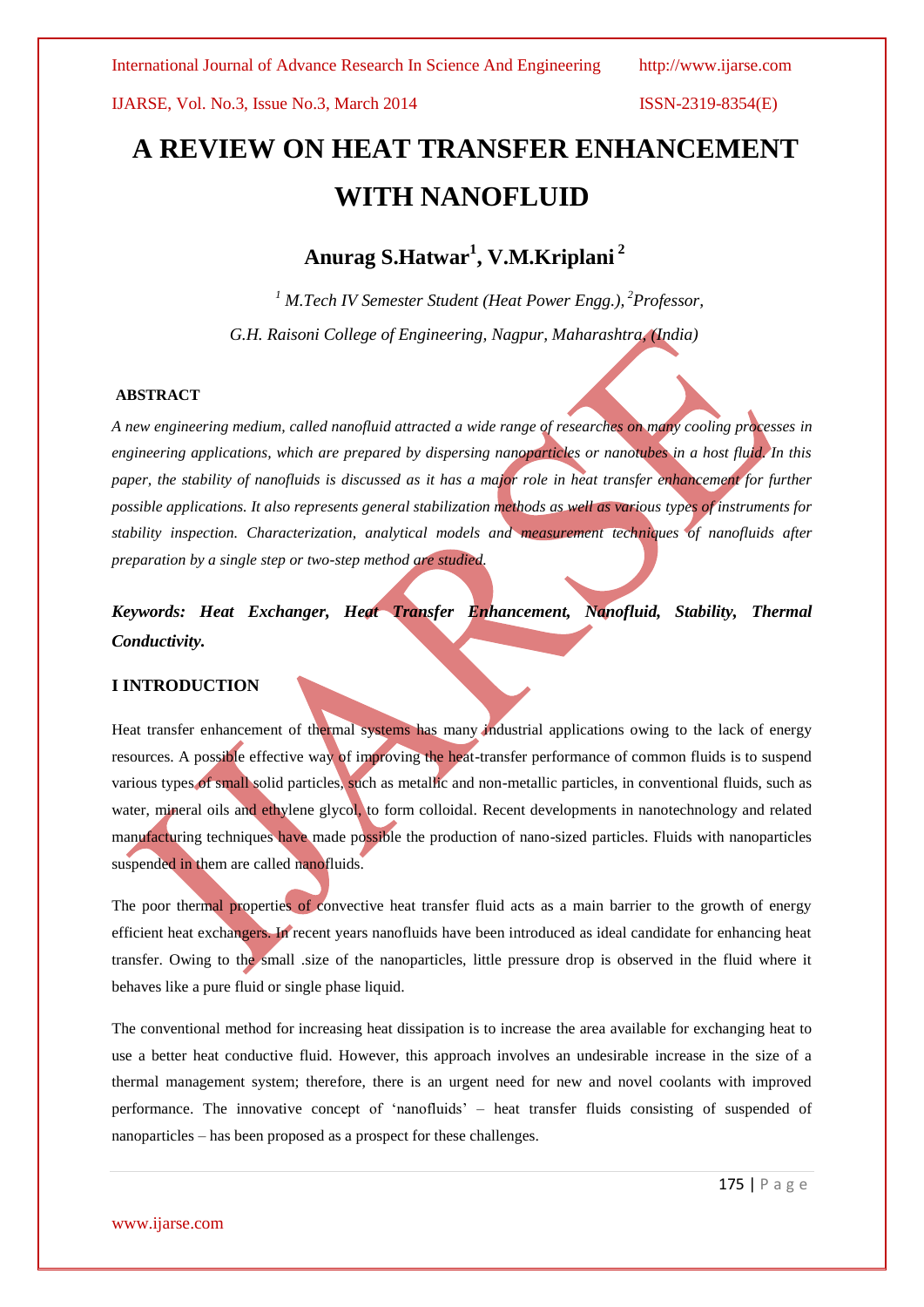# **II NANOFLUID**

# **2.1 History**

The term nanotechnology is new, but its existence of the functional devices and structure of nanosized devices are not new in this world. In 1905, experimental data on the diffusion theory showed that the molecule has nanometer diameter, which is considered as the notable landmark in the scientific history of nanotechnology.

In 29 December 1959: Visionary statement by Prof.R.P.Feynman, "There is enough space at the bottom"



# **Fig 1: Some Common Structure Of Carbon Nanotubes(Cnt)**

A carbon nanotube is a tube shaped material,made of carbon,having a diameter measuring on the nanometer scale. Carbon nanotubes are Allotropes of carbon with a cylindrical nanostructure. Nanotubes have been constructed with length to diameter ratio of up to 132,000,000:1 significantly larger than for any other material. The cylindrical carbon molecules have unusual properties which are valuable for nanotechnology. In particular owing to their extraordinary thermal conductivity and mechanical and electrical properties carbon nanotubes find application as additives to various structural materials.

# **2.2 Need of Nanofluids**

Due to nano size particles, pressure drop is minimum.

- Higher thermal conductivity of nano particles will increase the heat transfer rate.
- Successful employment of nanofluid will lead to lighter and smaller heat exchanger.
- Drastic change in the properties of the base fluid, by suspending nanofluids.
- Heat transfer rate increases due to large surface area of the nano particles in the base fluid.
- Nanofluids are most suitable for rapid heating and cooling systems.
- Due to nano size particles, fluid is considered as integral fluid.

Considering the heat transfer point of view, one of the most important challenge faced by the experts is the necessity to increase the heat flux and to reduce the size of the heat exchanger for the efficient use of the energy. Nanotechnology is being considered for use in many applications to provide cleaner, more efficient energy utilization.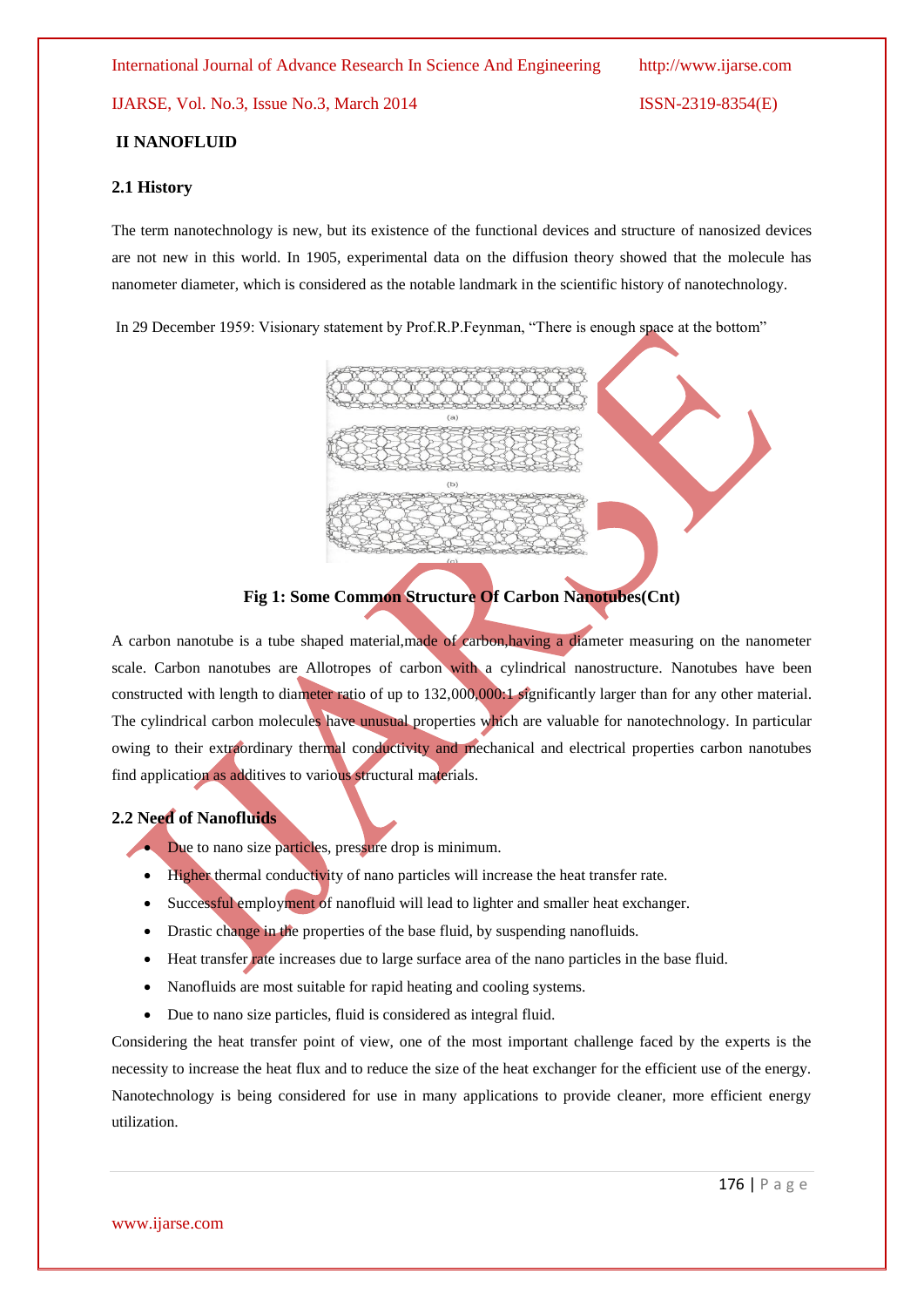Maximizing the heat transfer area is a common statergy to improve the heat transfer and many heat exchangers such as radiators and plate and frame heat exchanger designed to maximize the heat transfer area. This statergy cannot be applied to the micro electro mechanical systems (MEMS).

Nanofluids can be used for the wide variety of industries, ranging from transportation to energy production and in electronics systems like microprocessor. The novel and advanced concept of coolant offer intriguing heat transfer characteristics compared to conventional fluid. Application of the nanofluids in the industries may be hindered by the several factors such as long term stability, increase pumping power and pressure drop, nanofluids thermal performance in turbulent and fully developed region, lower specific heat of nanofluids and higher production cost of nanofluids.

# **2.3 Application**

Nanofluids can be used to cool automobile engines and welding equipments and to cool high heat flux device such as high power microwave tubes, and high power laser diode array. Nanofluid could flow through the tiny passage in MEMS to improve the efficiency. In the transportation industry, nanocars,General Motors (GM),Ford among others are focusing on nanofluid research projects.

Some common applications are:-

- Engine cooling
- Engine transmission oil
- Boiler exhaust flue gas recovery
- Cooling of electronics circuits
- Nuclear system cooling
- Solar water heating
- Refrigeration (domestic and chillers)
- Defence and Space applications
- Thermal storage
- Bio-medical applications
- Drilling and lubrications

The measurement of nanofluid critical heat flux (CHF) in a forced convection loop is useful for the nuclear applications. If nanofluid improves the chiller efficiency by 1%, a saving of 320 billion KWh of electricity or equivalent 5.5 million barrel of oil per year would be release in US alone. The nanofluids find the potential for deep drilling operations. A nanofluid can also be used for increasing the dielectric strength and life of transformer oil by dispersing nanodiamonds particles.

# **III NANOFLUID PREPARATION METHOD**

Preparing a stable and durable nanofluid is a prerequisite optimizing its thermal properties. Therefore, many combinations of material might be used for particular applications, namely: nanoparticles of metals, oxides, nitrides, metal carbides, and other non-metals with or without surfactant molecules which can be dispersed into fluids such as water, ethylene glycol, or oils. Two different techniques apply to produce nanofluids namely: single-step and two-step method.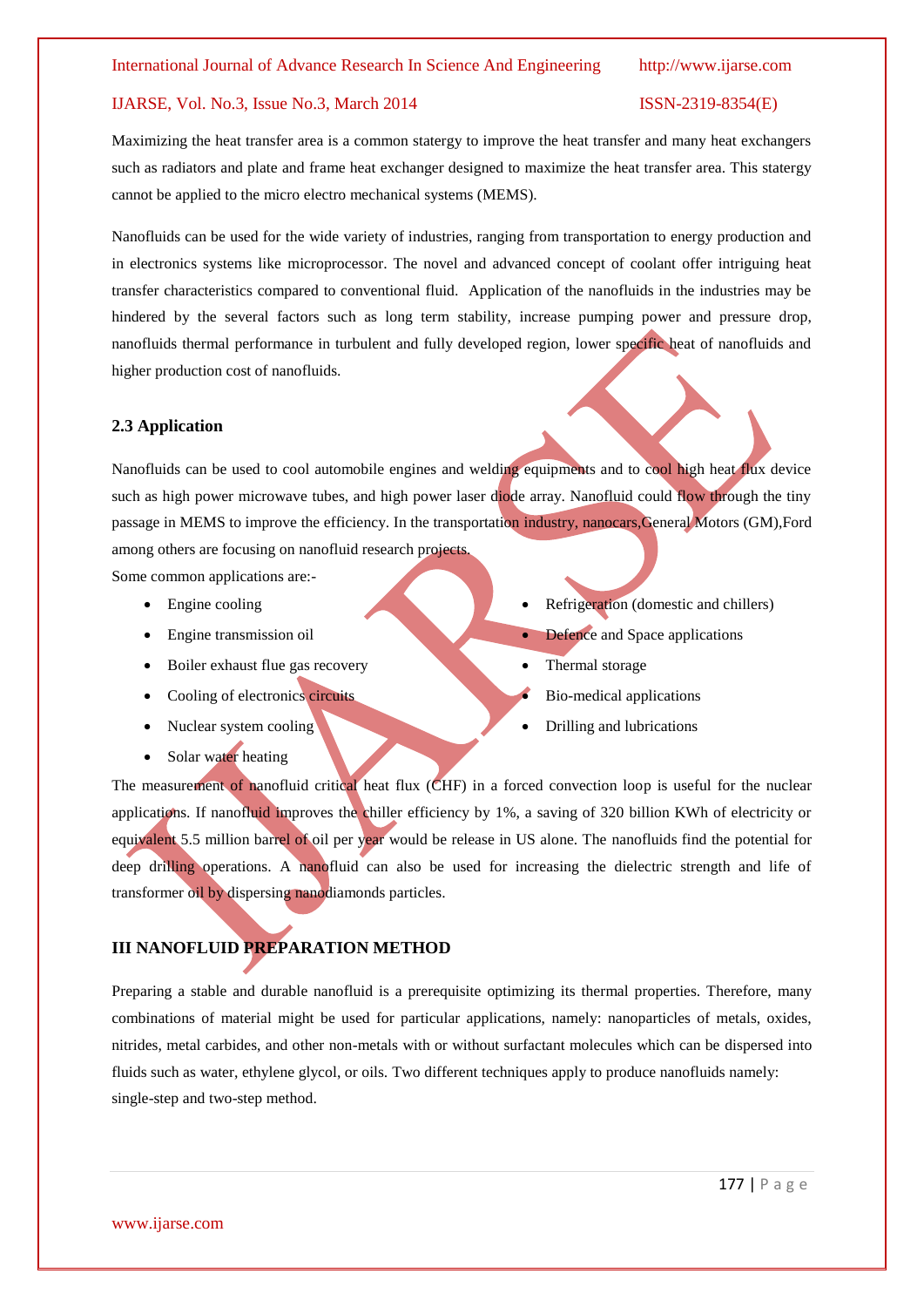# **3.1 Two-Step Technique**

In this method, dry nanoparticles/nanotubes are first produced,and then they are dispersed in a suitable liquid host, but as nanoparticles have a high surface energy, aggregation and clustering are unavoidable and will appear easily. Afterward, the particles will clog and sediment at the bottom of the container. Thus, making a homogeneous dispersion by two step method remains a challenge. However, there exist some techniques to minify this problem like high shear and ultrasound. Therefore, we will discuss different methods of making a stable nanofluid in the next section. Nanofluids containing oxide particles and carbon nanotubes are produced by this method. This method works well for oxide nanoparticles and is especially attractive for the industry due to its simple preparing method. But its disadvantage due to quickly agglomerated particles brings about many challenges nowadays.

As nanoparticles disperse partially, dispersion is poor and sedimentation happens so a high volume concentration is needed increasing the heat transfer (10 times of single step) and accordingly the cost would be as much as loading. The two-step method is useful for application with particle concentrations greater than 20 vol.%but it is less successful with metal nanoparticles. However, some surface treated nanoparticles showed excellent dispersion.The first materials tried for nanofluids preparation were oxide particles, mainly because they are easy to make and chemically stable in solution.

# **3.2 Single Step Technique**

In this method nanoparticle manufacturing and nanofluid preparation are done concurrently. The single-step method is a process combining the preparation of nanoparticles with the synthesis of nanofluids, for which the nanoparticles are directly prepared by physical vapour deposition (PVD) technique or a liquid chemical method (condensing nanophase powders from the vapor phase directly into a flowing low-vapor–pressure fluid is called VEROS).In this method drying ,storage, transportation, and dispersion of nanoparticles are avoided, so the agglomeration of nanoparticles is minimized and the stability of the nanofluids is increased. A disadvantage of this method is that it is impossible to scale it up for great industrial functions and is applicable only for low vapor pressure host fluid. This limits the application of the method.

# **IV LITERATURE SURVEY**

**M.H.kayhani et al.** [1] Experimental analysis of turbulent convective heat transfer and pressure drop of Al2O3/water nanofluid in horizontal tube ; Turbulent flow convective heat transfer and friction factor characteristics of Al2O3/water nanofluid flowing inside a uniformly heated horizontal circular tube are conducted in this Letter. To do this, Al2O<sub>3</sub> nanoparticles of 40 nm size were characterised and dispersed in distilled water to form stable suspension containing 0.1, 0.5, 1.0, 1.5 and 2.0% volume concentrations of nanofluids. Results indicate that heat transfer coefficients

increase with nanofluid volume concentration and do not change with Reynolds number. The enhancement of the Nusselt number is about 22% at Re ¼ 13 500 using 2% alumina nanoparticles compared to distilled water.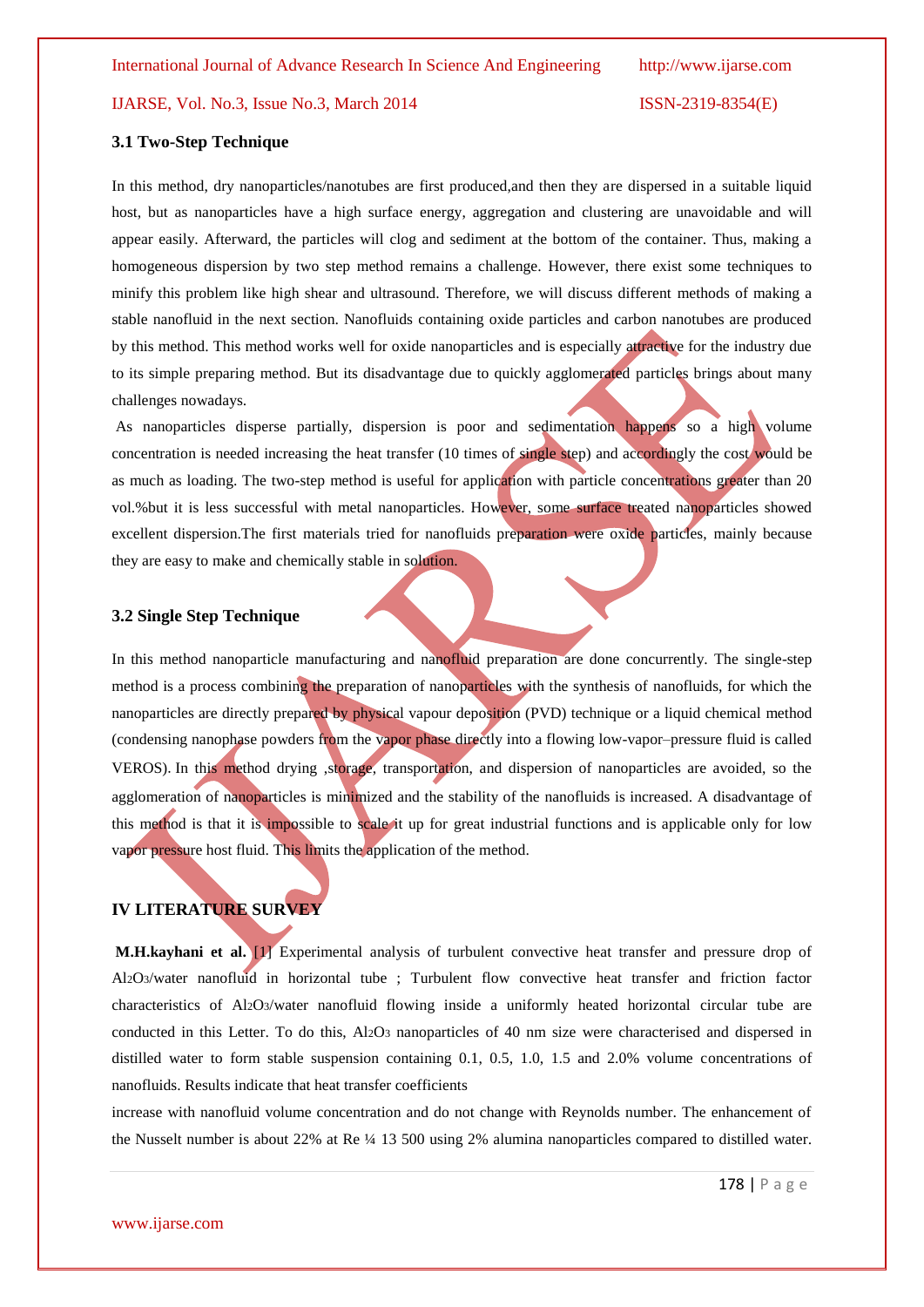Experimental results are also compared with the existing correlations of convective heat transfer coefficient and pressure drop in turbulent regime. The measured pressure loss when using nanofluids is almost equal to that of the base fluid.

**P.E. Phelan et al. [2]** Convective Heat transfer for water based alumina nanofluids in a single 1.02mm tube Nanofluids are colloidal solutions which contain asmall volume fraction of suspended submicron particles or fibers in heat transfer liquids, such as water or glycol mixtures. Compared with the base fluid, numerous experiments have generally indicated an increase in effective thermal conductivity and a strong temperature dependence of the static effective thermal conductivity. However, in practical applications, a heat conduction mechanism may not be sufficient for cooling high-heat-dissipation devices such as microelectronics or powerful optical equipment. Thus, thet hermal performance under convective heat transfer conditions becomes our main task. We report here the heat transfer coefficient in both developing and fully-developed regions by using waterbased alumina nanofluids. Our experimental test section consists of a single 1.02-mm-diameter stainless steel tube, which is electrically heated to provide a constant wall heat flux. Both pressure drop and temperature differences are measured. The characterization of nanofluids such as pH, electrical conductivity, particle sizing and zeta potential area lso documented. Based on these results, the analysis and applicability of convective heat sinks containing nanofluids are evaluated for contemporary uses.

**Ahamad R. Sajadi et al. [3]** Investigation of Turbulent Convective Heat Transfer of Ti02/water Nanofluid in Circular Tube; turbulent heat transfer behavior of titanium dioxide water nanofluid in a circular pipe is investigated experimentally. In this article, a new correlation of the Nusselt number is presented using the results of experiments on titanium dioxide nanoparticles dispersed in water where the volume fraction of nanoparticles in base fluid is less than0.25%. The experimental measurements were carried out inthe fully developed turbulent regime for various particle volumetric concentrations. Results indicated that addition of small amounts of nanoparticles to the base fluid augmented heat transfer remarkably. Increasing the volume fraction of nanoparticles in the range studied in this work did not show much effect on heat transfer enhancement. Experimental results are then compared with existing correlations for nanofluid convective heat transfer coefficient in turbulent regime.

**Jean-Antoine Gruss et al. [4]** Influence of nanoparticle shape factor on convective heat transfer and energetic performance of water-based SiO and ZnO nanofluids. To appreciate the merits, in terms of energy, of two nanofluids and of two shapes of nanoparticles, an experimental study has been carried out on water-based SiO<sup>2</sup> and ZnO nanofluids flowing inside a horizontal tube whose wall temperature is imposed. Pressure drop and heat transfer coefficients have been measured at two different inlet temperatures (20  $^{\circ}$ C, 50  $^{\circ}$ C) in heating and/or cooling conditions at various flow rates (200  $\times$  Re $\times$  15,000). The Reynolds and Nusselt numbers have been determined by using thermal conductivity and viscosity measured in the same conditions as those in tests. The results obtained show a small improvement of Nusselt numbers of studied nanofluids compared to those of the base fluid. An energy Performance Evaluation Criterion (PEC) has been defined to compare heat transfer rate to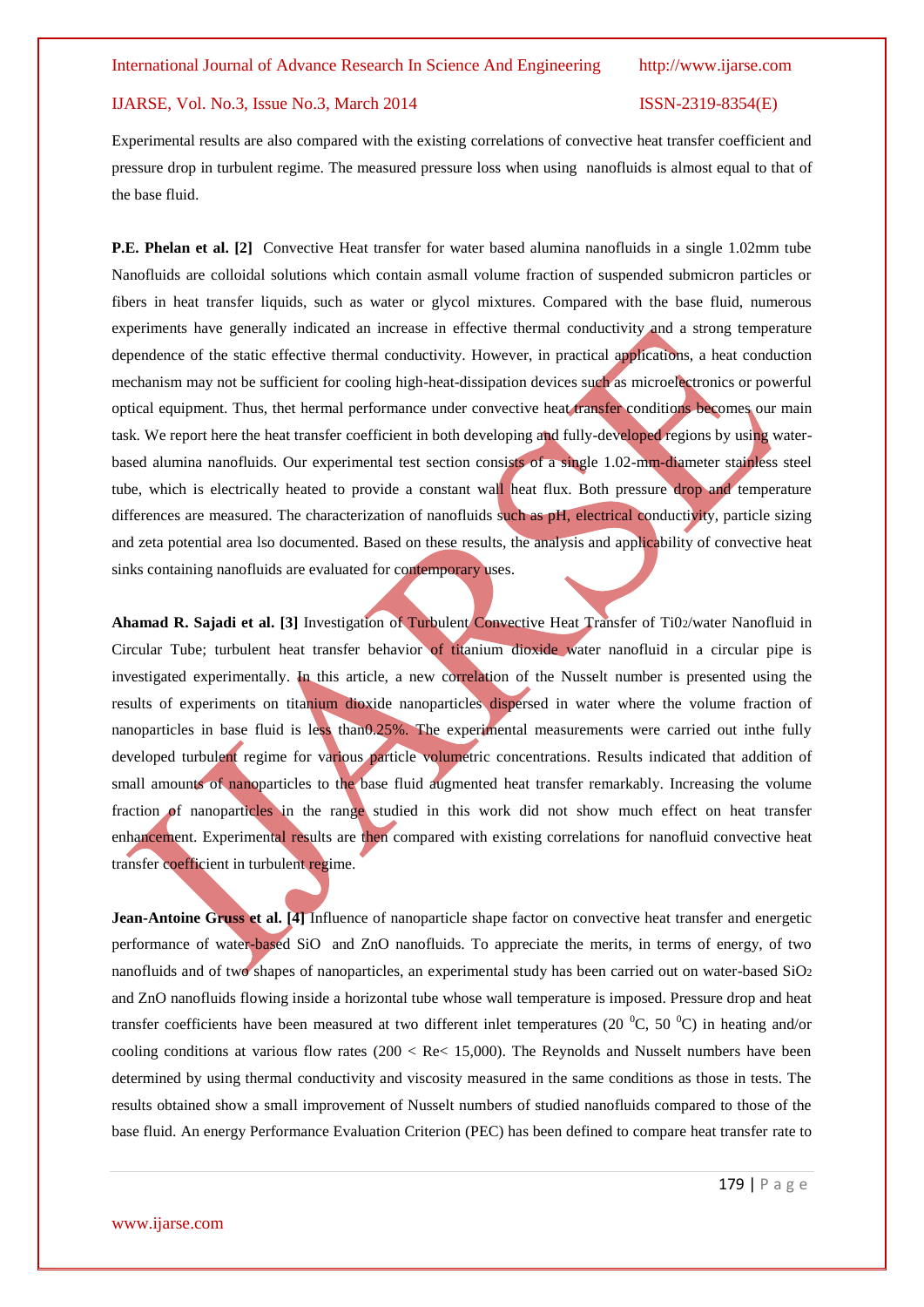pumping power. Only nanofluid with ZnO nanoparticles having a shape factor greater than 3appears to reach a PEC as high as that of water.

**K.V.Sharma et al. [5]** Heat transfer enhancements of low volume concentration Al2O<sup>3</sup> nanofluid and with longitudinal strip inserts in a circular tube; The turbulent convective heat transfer and friction factor behavior of Al2O3 nanofluid in a circular tubewith different aspect ratios of longitudinal strip inserts are studied experimentally. Experiments are conducted with water and nanofluid in the range of  $3000 < Re < 22,000$ , particle volume concentration $0 < u < 0.5\%$  and longitudinal strip aspect ratios of  $0 < AR < 18$ . The agreement between the values of Nusselt number obtained with water is satisfactory when compared with the data of Heish and Huang. Results indicate that heat transfer coefficients increase with nanofluid volume concentration and decrease with aspect ratio.

**Stephen U.S. Choi et al.** [6] Flow and convective heat transfer *characteristics* of water-based Al2O3 nanofluids in fully developed laminar flow regime, In that paper measured the pressure drop and convective heat transfer coefficient ofwater-based Al2O3 nanofluids flowing through a uniformly heated circular tube in the fully developed laminar flow regime. The experimental results show that the data for nanofluid friction factor show a good agreement with analytical predictions from the Darcy"s equation for single-phase flow. However, the convective heat transfer coefficient of the nanofluids increases by up to 8% at a concentration of 0.3 vol% compared with that of pure water and this enhancement cannot be predicted by the Shah equation. Furthermore, the experimental results show that the convective heat transfer coefficient enhancement exceeds, by a large margin, the thermal conductivity enhancement. Therefore, we have discussed the various effects of thermal conductivities under static and dynamic conditions, energy transfer by nanoparticle dispersion, nanoparticle emigration due to viscosity gradient, non-uniform shear rate, Brownian diffusion and thermo phoresison the remarkable enhancement of the convective heat transfer coefficient of nanofluids. Based on scale analysis and numerical solutions, we have shown, for the first time, the flattening of velocity profile ,induced from large gradients in bulk properties such as nanoparticle concentration, thermal conductivity and viscosity. We propose that this flattening of velocity profile is a possible mechanism for the convective heat transfer coefficient enhancement exceeding the thermal conductivity enhancement.

**Tom McKrell et al. [7]** Laminar convective heat transfer and viscous pressure loss of alumina–water and zirconia–water nanofluids,Laminar convective heat transfer and viscous pressure loss were investigated for alumina–water and zirconia–water nanofluids in a flow loop with a vertical heated tube. The heat transfer coefficients in theentrance region and in the fully developed region are found to increase by 17% and 27%, respectively, for alumina–water nanofluid at 6 vol % with respect to pure water. The zirconia–water nanofluid heat transfer coefficient increases by approximately 2% in the entrance region and 3% in the fully developed region at 1.32 vol %. The measured pressure loss for the nanofluids is in general much higher than for pure water. However, both the measured nanofluid heat transfer coefficient and pressure loss are in good agreement with the traditional model predictions for laminar flow, provided that the loading- and temperature-dependent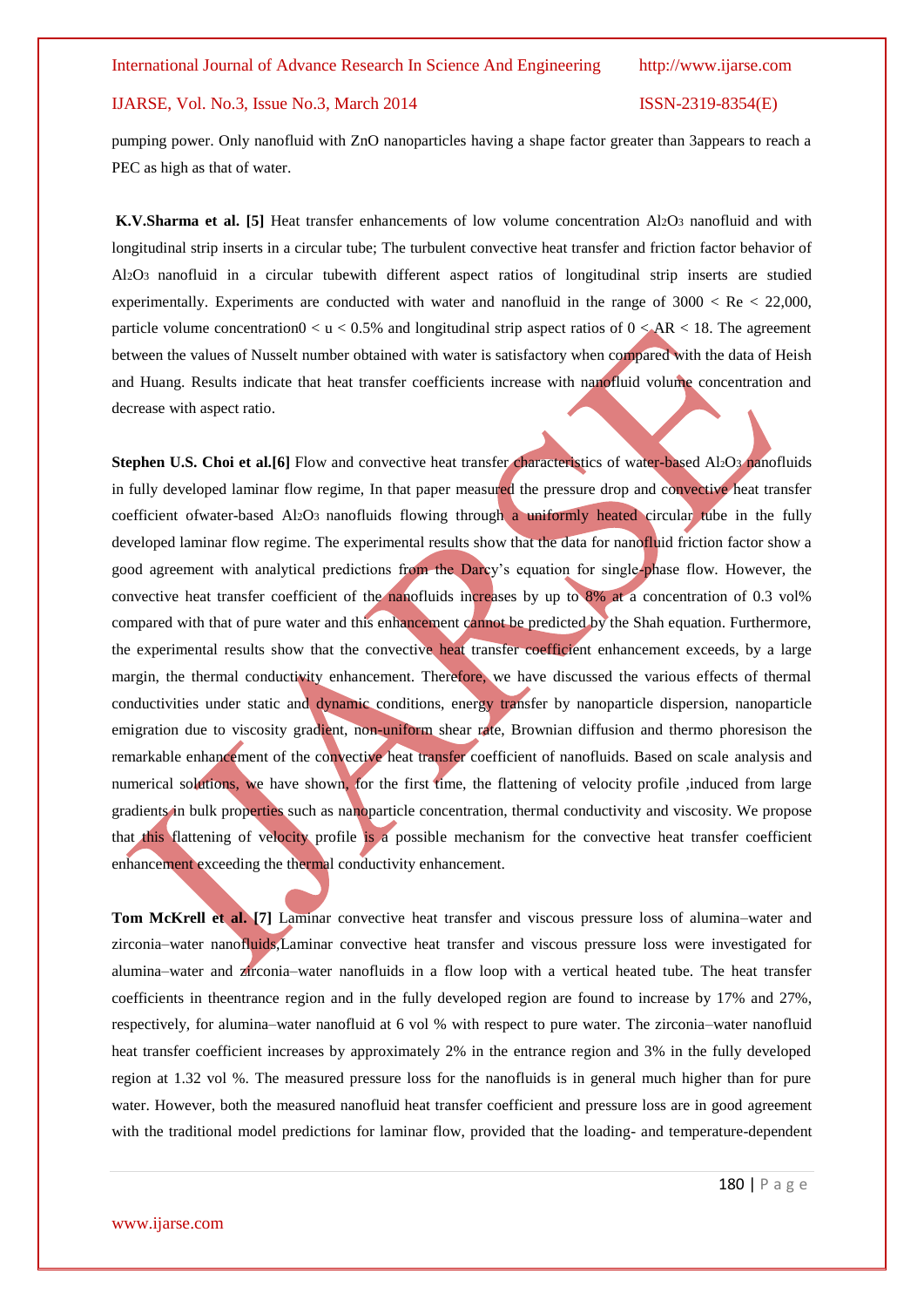thermo physical properties of the nanofluids are utilized in the evaluation of the dimensionless numbers. In other words, no abnormal heat transfer enhancement or pressure loss was observed within measurement errors.

**Somchai Wongwises et al [8];** Heat transfer enhancement and pressure drop characteristics of TiO2–water nanofluid in a double-tube counter flow heat exchanger,This article reports an experimental study on the forced convective heat transfer and flow characteristics of a nanofluid consisting of water and 0.2 vol.% TiO<sup>2</sup> nanoparticles. The heat transfer coefficient and friction factor of the TiO2–water nanofluid flowing in a horizontal double-tube counter flow heat exchanger under turbulent flow conditions are investigated. The Degussa P25 TiO<sup>2</sup> nanoparticles of about 21 nm diameter are used in the present study. The results show that the convective heat transfer coefficient of nanofluid is slightly higher than that of the base liquid by about 6– 11%. The heat transfer coefficient of the nanofluid increases with an increase in the mass flow rate of the hot water and nanofluid, and increases with a decrease in the nanofluid temperature, and the temperature of the heating fluid hasno significant effect on the heat transfer coefficient of the nanofluid. It is also seen that the Gnielinski equation failed to predict the heat transfer coefficient of the nanofluid. Finally, the use of the nanofluid has a little penalty in pressure drop.

**Hamid Niazmand et al. [9]** Numerical investigation of effective parameters in convective heat transfer of nanofluids flowing under a laminar flow regime, This article presents a numerical investigation on heat transfer performance and pressure drop of nanofluids flows through a straight circular pipe in a laminar flow regime and constant heat flux boundary condition. Al2O3, CuO, carbon nanotube (CNT) and titanate nanotube (TNT) nanoparticles dispersed in water and ethylene glycol/water with particle concentrations ranging between 0 and 6 vol.% were used as working fluids for simulating the heat transfer and flow behaviours of nanofluids. The proposed model has been validated with the available experimental data and correlations. The effects of particle concentrations, particle diameter, particles Brownian motions, Reynolds number, type of the nanoparticles and base fluid on the heat transfer coefficient and pressure drop of nanofluids were determined and discussedin details. The results indicated that the particle volume concentration, Brownian motion and aspect ratioof nanoparticles similar to flow Reynolds number increase the heat transfer coefficient, while the nanoparticle diameter has an opposite effect on the heat transfer coefficient. Finally, the present study provides some considerations for the appropriate choice of the nanofluids for practical applications.

**Phillip T. Robbins et al.** [10] Experimental and theoretical studies of thermal conductivity, viscosity and heat transfer coefficient of titania and alumina nanofluid.Thermal conductivity, viscosity and heat transfer coefficient of water-based alumina and titania nanofluids have been investigated. The thermal conductivity of alumina nanofluids follow the prediction of Maxwell model, whilst that of titania nanofluids is slightly lower than model prediction because of high concentration of stabilisers. None of investigated nanofluids show anomalously high thermal conductivity enhancement frequently reported in literature. The viscosity of alumina and titania nanofluids was higher than the prediction of Einstein–Batchelor model due to aggregation. Heat transfer coefficient measured in nanofluids flowing through the straight pipes are in a very good agreement with heat transfer coefficients predicted from classical correlation developed for simple fluids. Experimental heat transfer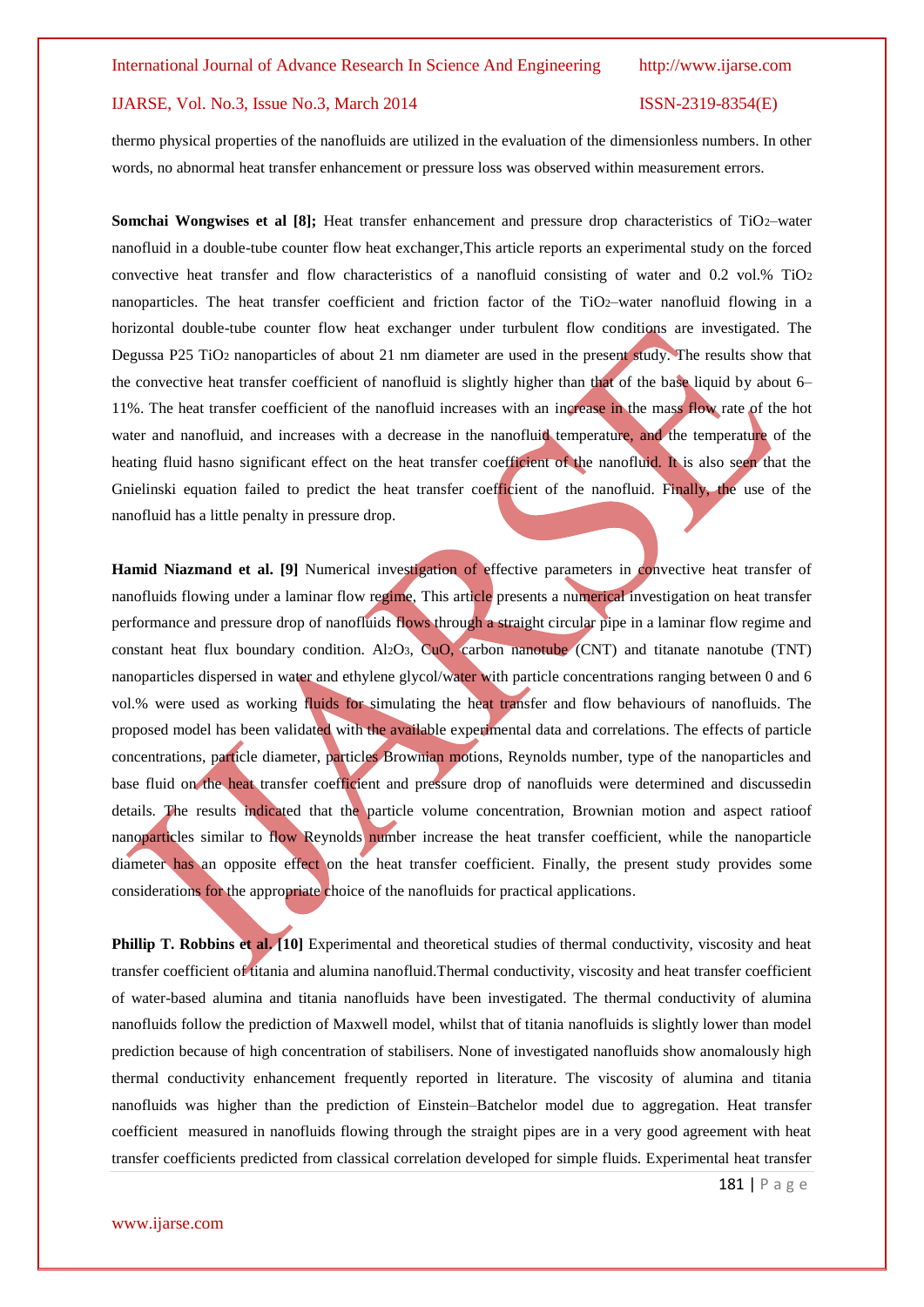coefficients in both nanofluids as well as corresponding wall temperatures agree within  $\pm 10\%$  with thevalues obtained from numerical simulations employing homogeneous flow model with effective thermo physical properties of nanofluids. These results clearly shows that titania and alumina nano-fluids do notshow unusual enhancement of thermal conductivity nor heat transfer coefficients in pipe flow frequently reported in literature.

# **V DISCUSSION**

The various authors have performed the experimentation related to the heat transfer enhancement by using oxide form nanofluid such as CuO, Al2O3 ,TiO2, ZnO. Amongst all Al2O3 and CuO are frequently used due to the ease of suspension in the basefluid. The use of proper ultrasonic mixer is essential for the uniform mixing of the nanoparticles. Proper care has to be taken while handling the nanoparticles in order to avoid the oxidation. The use of the nanofluid with higher concentration provides considerably higher thermal performance for all Reynolds number.

# **VI CONCLUSION**

1. The higher the nanoparticles weight fraction, the more the rate of heat transfer enhancement.

2. The heat transfer rate is directly proportional to Nusselt and Peclet number of the fluid.

3. The fine grade of nanoparticles increases the surface area which results in increase in the heat transfer rate.

4. Nanofluid stability and its production cost are major factors that hinders the commercialization of the nanofluids. By solving these challenges, it is expected that nanofluid can make substantial impact as coolant in heat exchanging devices.

5. There has been considerable pressure drop by the use of nanofluid, but can overcome to some extend if extremely fine powder is used (less than 20 nm).

# **REFERENCES**

**[1] M.Nazari, H.Soltanzadeh, M.M.Heyhatand M.H.Kayhani**, "Experimental analysis of turbulent convective heat transfer and pressure drop of Al2O3/water nanofluid in horizontal tube". Micro & Nano Letters, 2012, Vol. 7, Iss. 3, pp. 223–227 223 doi: 10.1049/mnl.2011.0706.

**[2] P.E. Phelan,W.Y Lai & S. Vinod,** Convective Heat transfer for water based alumina nanofluids in a single 1.02mm tube, 978-1-4244-1701-8/08, ©2008 IEEE

**[3] Ahamad R. Sajadi, H Shokohmand,and Mohammadhassan Kazemi,** Investigation of Turbulent Convective Heat Transfer of Ti02/water Nanofluid inCircular Tube; 978-1-61284-486-2/111, ©2011 IEEE